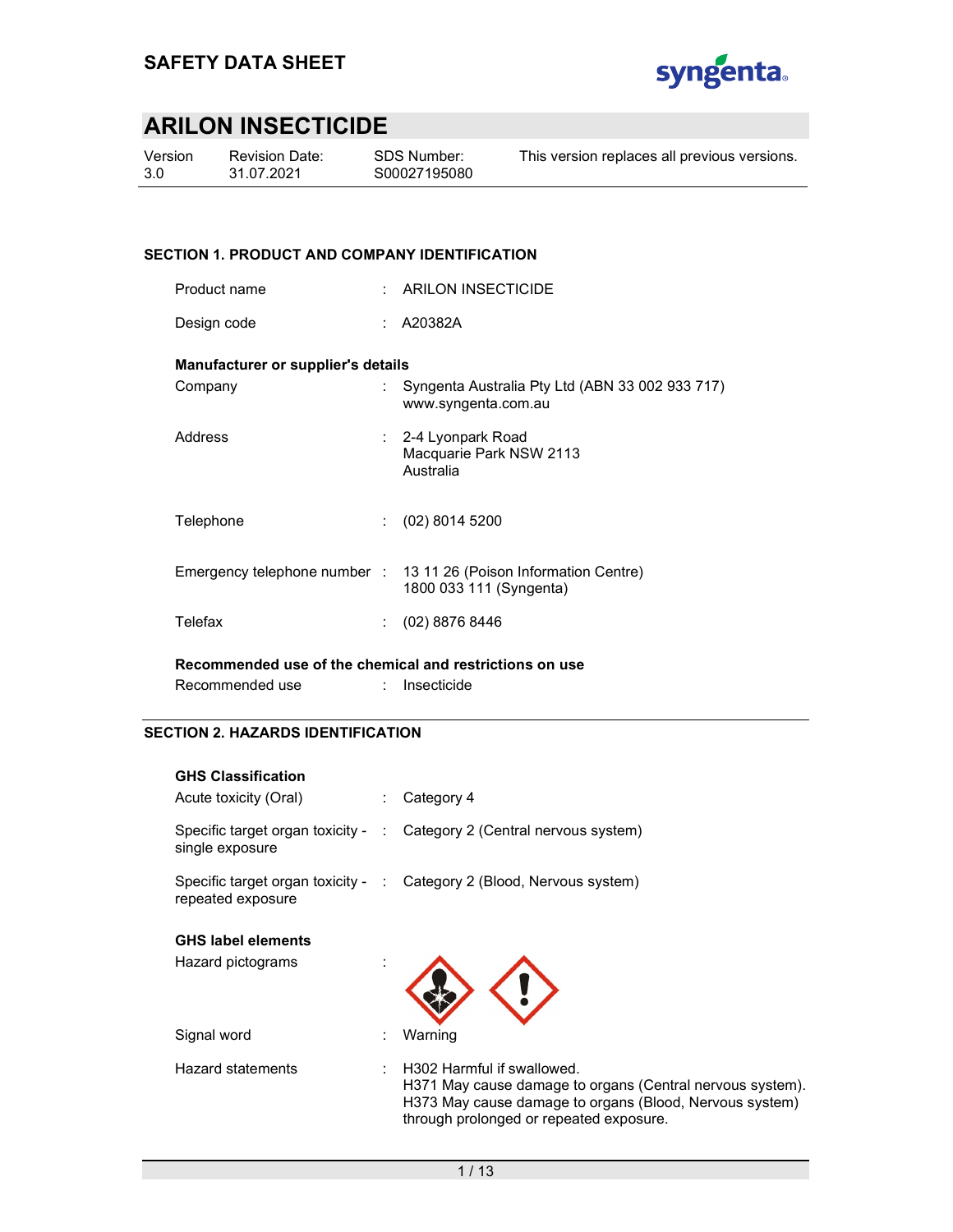

Version 3.0

Revision Date: 31.07.2021

SDS Number: S00027195080 This version replaces all previous versions.

Precautionary statements : Prevention:

P260 Do not breathe dust. P264 Wash skin thoroughly after handling. P270 Do not eat, drink or smoke when using this product.

#### Response:

P301 + P312 + P330 IF SWALLOWED: Call a POISON CENTER/ doctor if you feel unwell. Rinse mouth. P308 + P311 IF exposed or concerned: Call a POISON CENTER/ doctor.

#### Storage:

P405 Store locked up.

#### Disposal:

P501 Dispose of contents/ container to an approved waste disposal plant.

#### Other hazards which do not result in classification

May form combustible dust concentrations in air.

#### SECTION 3. COMPOSITION/INFORMATION ON INGREDIENTS

Substance / Mixture : Mixture

**Components** 

| Chemical name      | CAS-No.     | Concentration (% w/w) |
|--------------------|-------------|-----------------------|
| l indoxacarb (ISO) | 173584-44-6 | $>= 10 - 30$          |
| kaolin             | l 1332-58-7 | $~<$ 10               |
| sucrose, pure      | 57-50-1     | < 10                  |

#### SECTION 4. FIRST AID MEASURES

| General advice          | Have the product container, label or Safety Data Sheet with<br>you when calling the emergency number, a poison control<br>center or physician, or going for treatment.                                                  |
|-------------------------|-------------------------------------------------------------------------------------------------------------------------------------------------------------------------------------------------------------------------|
| If inhaled              | $\therefore$ Move the victim to fresh air.<br>If breathing is irregular or stopped, administer artificial respira-<br>tion.<br>Keep patient warm and at rest.<br>Call a physician or poison control centre immediately. |
| In case of skin contact | : Take off all contaminated clothing immediately.<br>Wash off immediately with plenty of water.<br>If skin irritation persists, call a physician.<br>Wash contaminated clothing before re-use.                          |
| In case of eye contact  | : Rinse immediately with plenty of water, also under the eyelids,<br>for at least 15 minutes.<br>Remove contact lenses.                                                                                                 |
| If swallowed            | Immediate medical attention is required.<br>: If swallowed, seek medical advice immediately and show this<br>container or label.                                                                                        |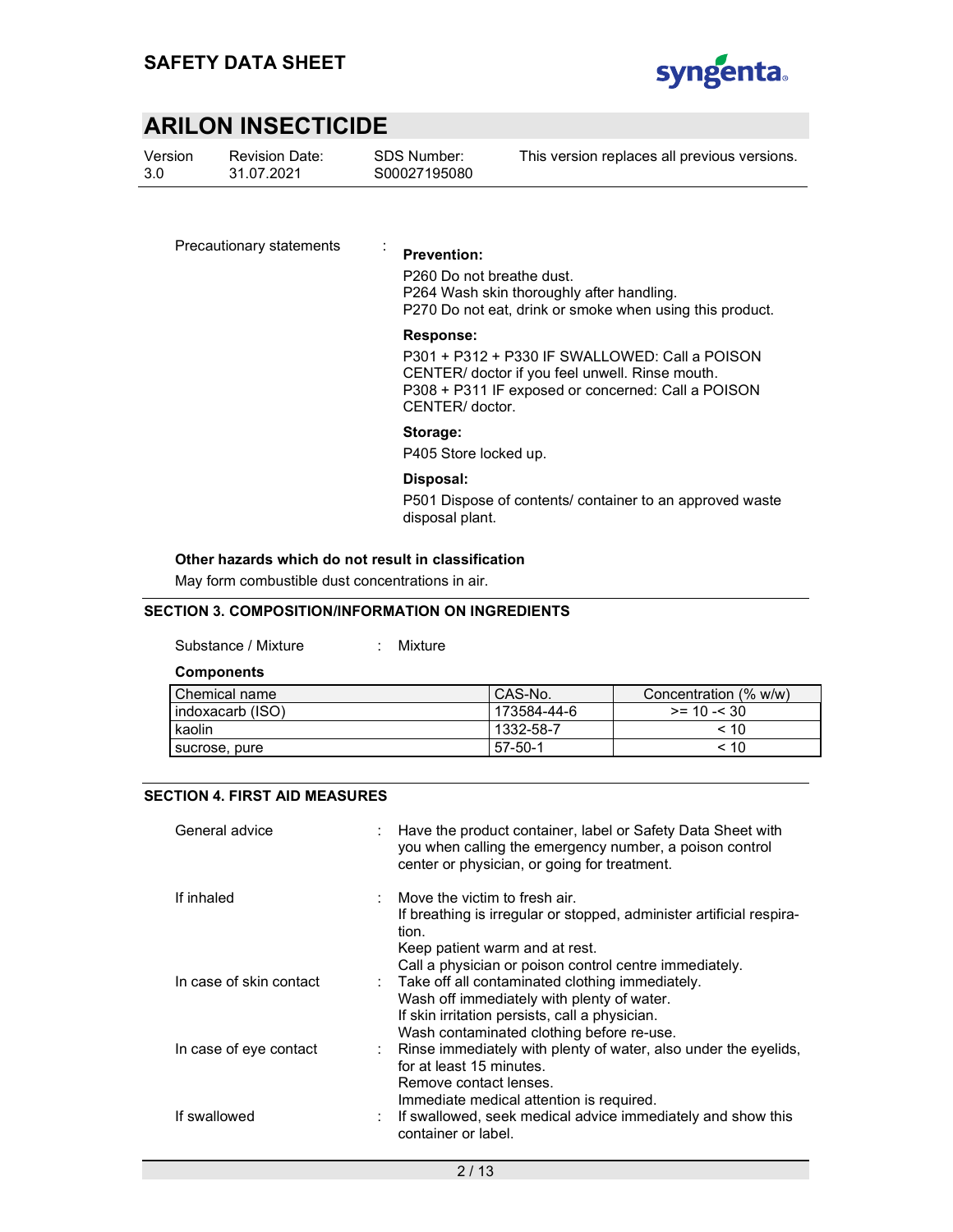

| Version | <b>Revision Date:</b> | SDS Number:  | This version replaces all previous versions. |
|---------|-----------------------|--------------|----------------------------------------------|
| 3.0     | 31.07.2021            | S00027195080 |                                              |
|         |                       |              |                                              |

|                                        | Do NOT induce vomiting.                                              |
|----------------------------------------|----------------------------------------------------------------------|
| Most important symptoms                | Nonspecific                                                          |
| and effects, both acute and<br>delayed | No symptoms known or expected.                                       |
| Notes to physician                     | : There is no specific antidote available.<br>Treat symptomatically. |

#### SECTION 5. FIREFIGHTING MEASURES

| Suitable extinguishing media<br>Unsuitable extinguishing<br>media<br>Specific hazards during fire-<br>fighting | ÷             | Extinguishing media - small fires<br>Use water spray, alcohol-resistant foam, dry chemical or car-<br>bon dioxide.<br>Extinguishing media - large fires<br>Alcohol-resistant foam<br>or<br>Water spray<br>: Do not use a solid water stream as it may scatter and spread<br>fire.<br>As the product contains combustible organic components, fire<br>will produce dense black smoke containing hazardous prod-<br>ucts of combustion (see section 10).<br>Exposure to decomposition products may be a hazard to |
|----------------------------------------------------------------------------------------------------------------|---------------|-----------------------------------------------------------------------------------------------------------------------------------------------------------------------------------------------------------------------------------------------------------------------------------------------------------------------------------------------------------------------------------------------------------------------------------------------------------------------------------------------------------------|
| Specific extinguishing meth-<br>ods                                                                            | $\mathcal{L}$ | health.<br>Do not allow run-off from fire fighting to enter drains or water<br>courses.                                                                                                                                                                                                                                                                                                                                                                                                                         |
| Special protective equipment :                                                                                 |               | Cool closed containers exposed to fire with water spray.<br>Wear full protective clothing and self-contained breathing ap-                                                                                                                                                                                                                                                                                                                                                                                      |
| for firefighters<br>Hazchem Code                                                                               |               | paratus.<br>2Z                                                                                                                                                                                                                                                                                                                                                                                                                                                                                                  |

#### SECTION 6. ACCIDENTAL RELEASE MEASURES

| Personal precautions, protec-:<br>tive equipment and emer-<br>gency procedures |    | Refer to protective measures listed in sections 7 and 8.<br>Avoid dust formation.                                                                                                                                                                                                                                                                                                                         |
|--------------------------------------------------------------------------------|----|-----------------------------------------------------------------------------------------------------------------------------------------------------------------------------------------------------------------------------------------------------------------------------------------------------------------------------------------------------------------------------------------------------------|
| Environmental precautions                                                      |    | : Do not flush into surface water or sanitary sewer system.<br>If the product contaminates rivers and lakes or drains inform<br>respective authorities.                                                                                                                                                                                                                                                   |
| Methods and materials for<br>containment and cleaning up                       | ÷. | Contain spillage, pick up with an electrically protected vacuum<br>cleaner or by wet-brushing and transfer to a container for dis-<br>posal according to local regulations (see section 13).<br>Do not create a powder cloud by using a brush or compressed<br>air.<br>Clean contaminated surface thoroughly.<br>Clean with detergents. Avoid solvents.<br>Retain and dispose of contaminated wash water. |

#### SECTION 7. HANDLING AND STORAGE

Advice on safe handling : This material is capable of forming flammable dust clouds in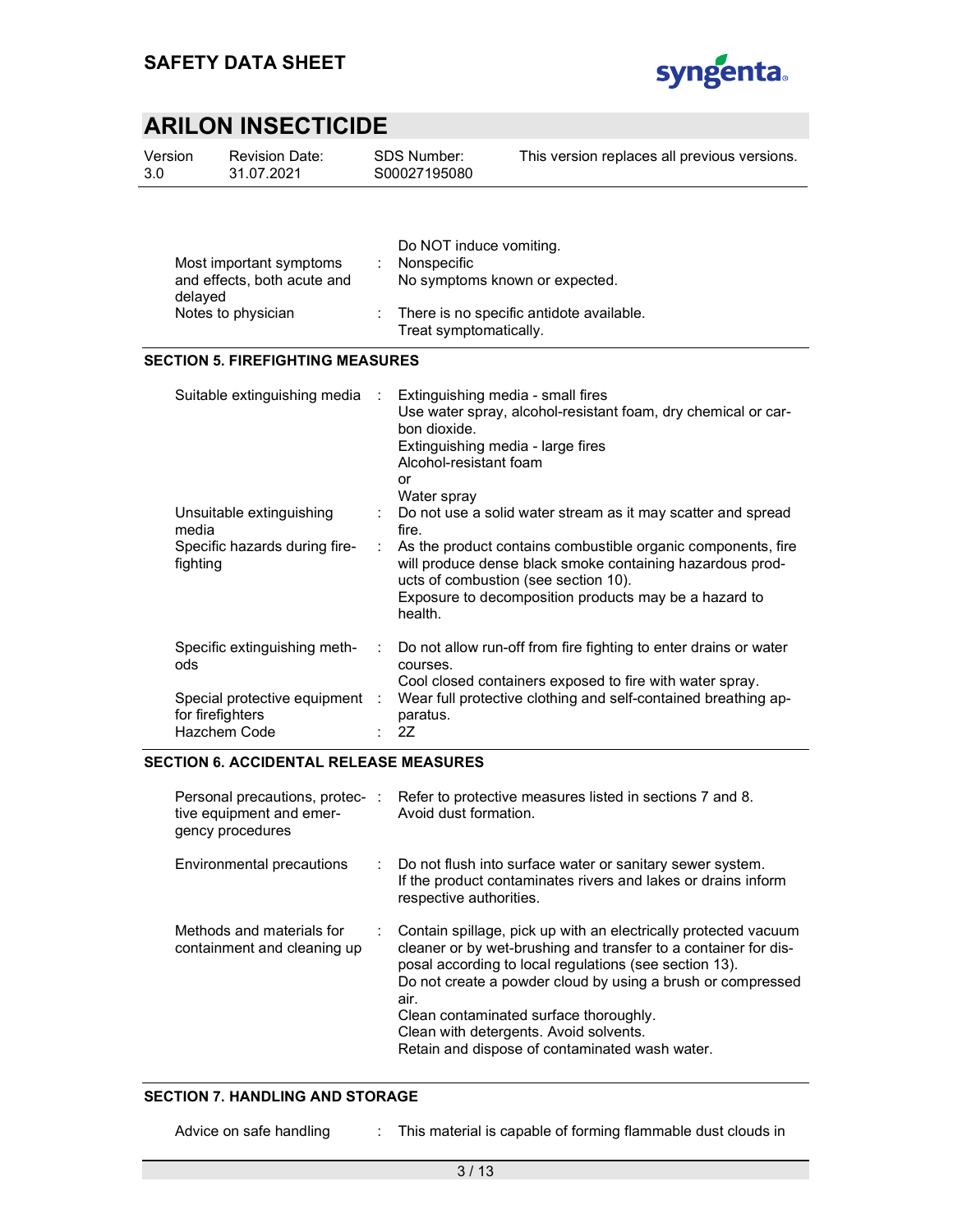

| Version<br>3.0 | <b>Revision Date:</b><br>31.07.2021 | <b>SDS Number:</b><br>S00027195080 | This version replaces all previous versions.                                                                                                                                                                                                                                                                                                                                                                                                                 |
|----------------|-------------------------------------|------------------------------------|--------------------------------------------------------------------------------------------------------------------------------------------------------------------------------------------------------------------------------------------------------------------------------------------------------------------------------------------------------------------------------------------------------------------------------------------------------------|
|                |                                     | ble solvents.                      | air, which, if ignited, can produce a dust cloud explosion.<br>Flames, hot surfaces, mechanical sparks and electrostatic<br>discharges can serve as ignition sources for this material.<br>Electrical equipment should be compatible with the flammabil-<br>ity characteristics of this material. The flammability character-<br>istics will be made worse if the material contains traces of<br>flammable solvents or is handled in the presence of flamma- |
|                |                                     | equipment and grounded.            | In general personnel handling this material and all conducting<br>equipment should be electrically earthed or grounded. Bulk<br>bags (FIBC) used to contain this material should be Type B,<br>Type C or Type D. Type C bags must be electrically ground-<br>ed or earthed before powder is charged to or discharged from<br>the bag. If metal or fibre drums are used to contain this mate-<br>rial, make certain the metal parts are bonded to the filling |
|                |                                     |                                    | This material can become readily charged in most operations.                                                                                                                                                                                                                                                                                                                                                                                                 |
|                | Conditions for safe storage         | ventilated place.                  | Avoid contact with skin and eyes.<br>When using do not eat, drink or smoke.<br>For personal protection see section 8.<br>Keep containers tightly closed in a dry, cool and well-                                                                                                                                                                                                                                                                             |
|                |                                     |                                    | Keep out of the reach of children.<br>Keep away from food, drink and animal feedingstuffs.                                                                                                                                                                                                                                                                                                                                                                   |

#### SECTION 8. EXPOSURE CONTROLS/PERSONAL PROTECTION

| Components       | CAS-No.       | Value type<br>(Form of<br>exposure)                | Control parame-<br>ters / Permissible<br>concentration | <b>Basis</b> |
|------------------|---------------|----------------------------------------------------|--------------------------------------------------------|--------------|
| indoxacarb (ISO) | 173584-44-6   | <b>TWA</b>                                         | 1 mg/m $3$<br>(Respirable dust)                        | Supplier     |
| kaolin           | 1332-58-7     | <b>TWA</b>                                         | $10 \text{ mg/m}$                                      | AU OEL       |
|                  |               | TWA (Res-<br>pirable par-<br>ticulate mat-<br>ter) | $2$ mg/m $3$                                           | <b>ACGIH</b> |
| sucrose, pure    | $57 - 50 - 1$ | <b>TWA</b>                                         | 10 mg/m $3$                                            | AU OEL       |
|                  |               | <b>TWA</b>                                         | $10 \text{ mg/m}$                                      | <b>ACGIH</b> |

#### Components with workplace control parameters

#### Engineering measures : THE FOLLOWING RECOMMENDATIONS FOR EXPOSURE CONTROLS/PERSONAL PROTECTION ARE INTENDED FOR THE MANUFACTURE, FORMULATION AND PACKAGING OF THE PRODUCT. FOR COMMERCIAL APPLICATIONS AND/OR ON-FARM APPLICATIONS CONSULT THE PRODUCT LABEL.

Containment and/or segregation is the most reliable technical protection measure if exposure cannot be eliminated.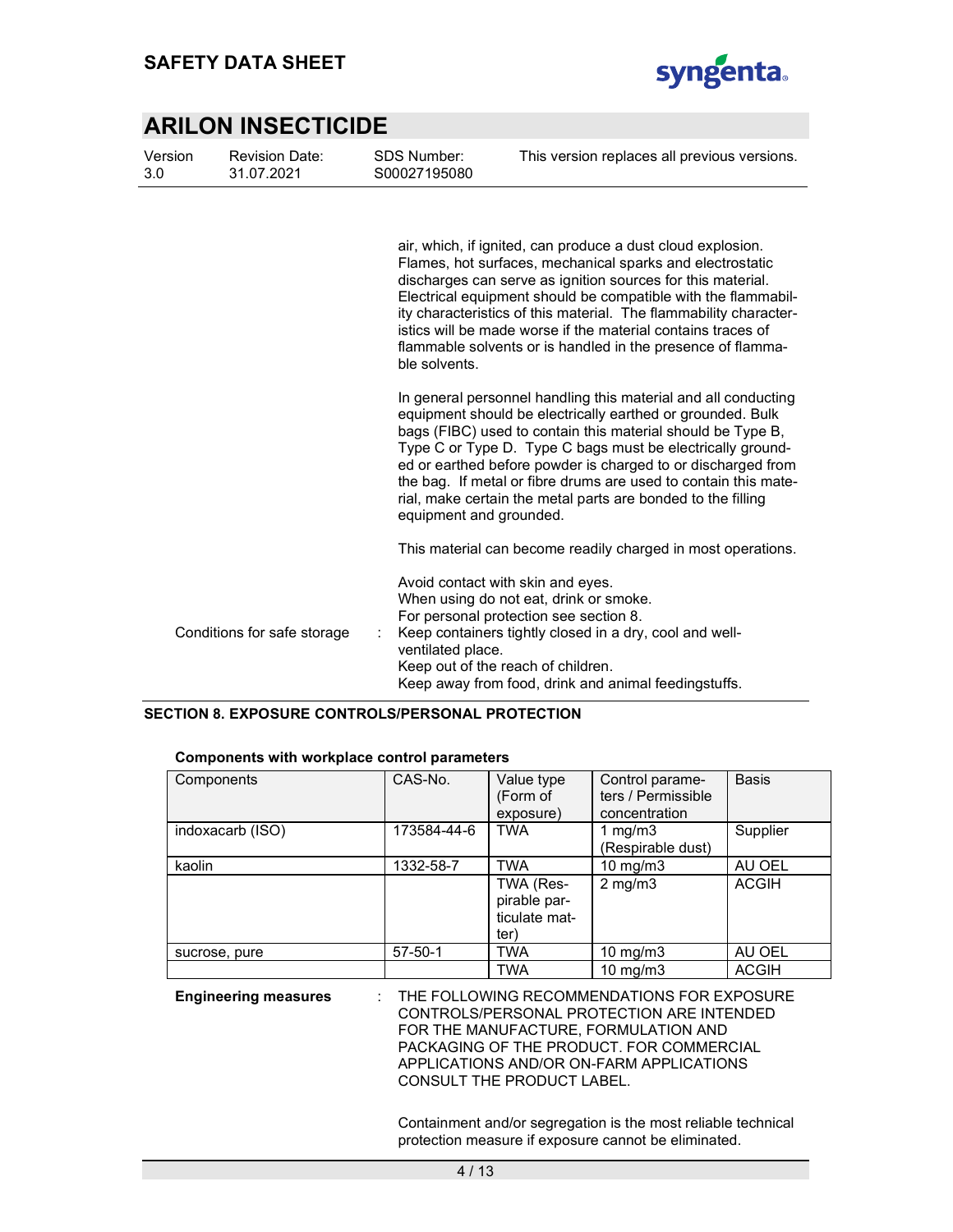

| Version | <b>Revision Date:</b> |
|---------|-----------------------|
| 3.0     | 31.07.2021            |

SDS Number: S00027195080

|                                                   | The extent of these protection measures depends on the<br>actual risks in use.                                                                                                                                                                                                                                                                                                                                                                                                                                                                                                                                                                                                                                                                                                     |
|---------------------------------------------------|------------------------------------------------------------------------------------------------------------------------------------------------------------------------------------------------------------------------------------------------------------------------------------------------------------------------------------------------------------------------------------------------------------------------------------------------------------------------------------------------------------------------------------------------------------------------------------------------------------------------------------------------------------------------------------------------------------------------------------------------------------------------------------|
|                                                   | Maintain air concentrations below occupational exposure<br>standards.<br>Where necessary, seek additional occupational hygiene ad-<br>vice.                                                                                                                                                                                                                                                                                                                                                                                                                                                                                                                                                                                                                                        |
|                                                   |                                                                                                                                                                                                                                                                                                                                                                                                                                                                                                                                                                                                                                                                                                                                                                                    |
| Personal protective equipment                     |                                                                                                                                                                                                                                                                                                                                                                                                                                                                                                                                                                                                                                                                                                                                                                                    |
| Respiratory protection                            | When workers are facing concentrations above the exposure<br>limit they must use appropriate certified respirators.<br>Suitable respiratory equipment:<br>Respirator with a half face mask<br>The filter class for the respirator must be suitable for the max-<br>imum expected contaminant concentration<br>(gas/vapour/aerosol/particulates) that may arise when han-<br>dling the product. If this concentration is exceeded, self-<br>contained breathing apparatus must be used.                                                                                                                                                                                                                                                                                             |
| Hand protection                                   |                                                                                                                                                                                                                                                                                                                                                                                                                                                                                                                                                                                                                                                                                                                                                                                    |
| Material<br>Break through time<br>Glove thickness | Nitrile rubber<br>$>480$ min<br>$0.5$ mm                                                                                                                                                                                                                                                                                                                                                                                                                                                                                                                                                                                                                                                                                                                                           |
| Remarks                                           | Wear protective gloves. The choice of an appropriate glove<br>does not only depend on its material but also on other quality<br>features and is different from one producer to the other.<br>Please observe the instructions regarding permeability and<br>breakthrough time which are provided by the supplier of the<br>gloves. Also take into consideration the specific local condi-<br>tions under which the product is used, such as the danger of<br>cuts, abrasion, and the contact time. The break through time<br>depends amongst other things on the material, the thickness<br>and the type of glove and therefore has to be measured for<br>each case. Gloves should be discarded and replaced if there<br>is any indication of degradation or chemical breakthrough. |
| Eye protection<br>Skin and body protection        | No special protective equipment required.<br>Choose body protection in relation to its type, to the concen-<br>tration and amount of dangerous substances, and to the spe-<br>cific work-place.<br>Remove and wash contaminated clothing before re-use.<br>Wear as appropriate:<br>Dust impervious protective suit                                                                                                                                                                                                                                                                                                                                                                                                                                                                 |
| Protective measures                               | The use of technical measures should always have priority<br>over the use of personal protective equipment.<br>When selecting personal protective equipment, seek appro-<br>priate professional advice.                                                                                                                                                                                                                                                                                                                                                                                                                                                                                                                                                                            |
|                                                   | Personal protective equipment should comply with relevant<br>national standards                                                                                                                                                                                                                                                                                                                                                                                                                                                                                                                                                                                                                                                                                                    |

#### SECTION 9. PHYSICAL AND CHEMICAL PROPERTIES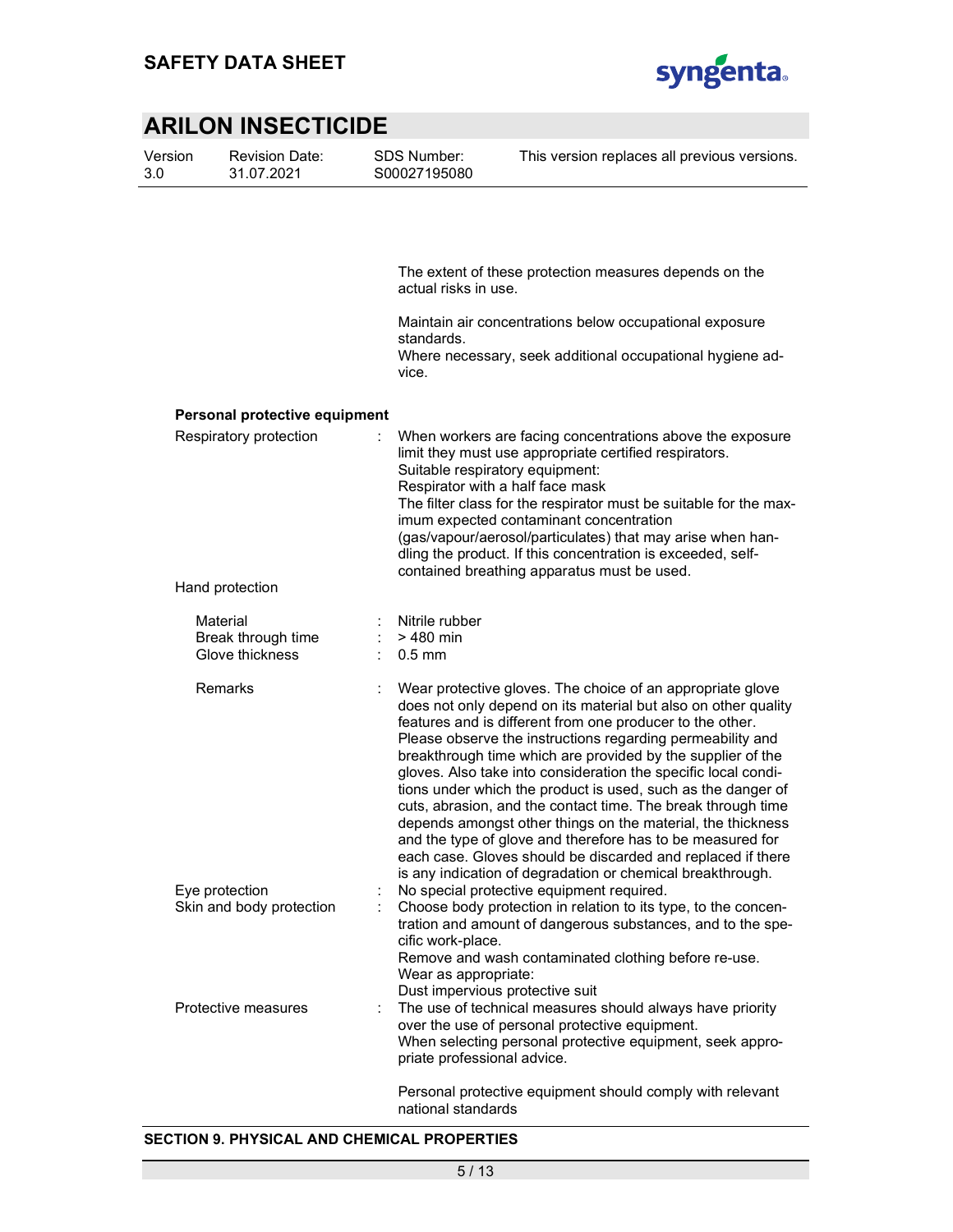

| Version<br>3.0 |                 | <b>Revision Date:</b><br>31.07.2021                 |                      | <b>SDS Number:</b><br>S00027195080 | This version replaces all previous versions.     |
|----------------|-----------------|-----------------------------------------------------|----------------------|------------------------------------|--------------------------------------------------|
|                |                 |                                                     |                      |                                    |                                                  |
|                | Appearance      |                                                     | ÷                    | solid                              |                                                  |
|                | Colour          |                                                     |                      | white                              |                                                  |
|                | Odour           |                                                     | ÷                    | slight                             |                                                  |
|                |                 | <b>Odour Threshold</b>                              | ÷                    | No data available                  |                                                  |
|                | pH              |                                                     | t.                   | 8.1<br>Concentration: 1 % w/v      |                                                  |
|                |                 | Melting point/range                                 |                      | No data available                  |                                                  |
|                |                 | Boiling point/boiling range                         | ÷                    | No data available                  |                                                  |
|                | Flash point     |                                                     |                      | No data available                  |                                                  |
|                |                 | Evaporation rate                                    | $\ddot{\cdot}$       | No data available                  |                                                  |
|                |                 | Flammability (solid, gas)                           | ÷                    |                                    | May form combustible dust concentrations in air. |
|                |                 | Burning number                                      | ÷.                   | 2(20 °C)                           |                                                  |
|                |                 | Upper explosion limit / Upper<br>flammability limit | $\ddot{\phantom{a}}$ | No data available                  |                                                  |
|                |                 | Lower explosion limit / Lower<br>flammability limit | $\ddot{\phantom{a}}$ | No data available                  |                                                  |
|                |                 | Vapour pressure                                     |                      | No data available                  |                                                  |
|                |                 | Relative vapour density                             | $\mathcal{L}$        | No data available                  |                                                  |
|                | Density         |                                                     |                      | No data available                  |                                                  |
|                | Solubility(ies) | Water solubility                                    | ÷                    | No data available                  |                                                  |
|                |                 | Solubility in other solvents                        | $\ddot{\phantom{a}}$ | No data available                  |                                                  |
|                | octanol/water   | Partition coefficient: n-                           | ÷                    | No data available                  |                                                  |
|                |                 | Auto-ignition temperature                           | $\ddot{\phantom{a}}$ | No data available                  |                                                  |
|                |                 | Decomposition temperature                           |                      | No data available                  |                                                  |
|                |                 | Minimum ignition temperature                        |                      | : 400 $^{\circ}$ C                 |                                                  |
|                | Viscosity       | Viscosity, kinematic                                |                      | No data available                  |                                                  |
|                |                 | <b>Explosive properties</b>                         |                      | Not explosive                      |                                                  |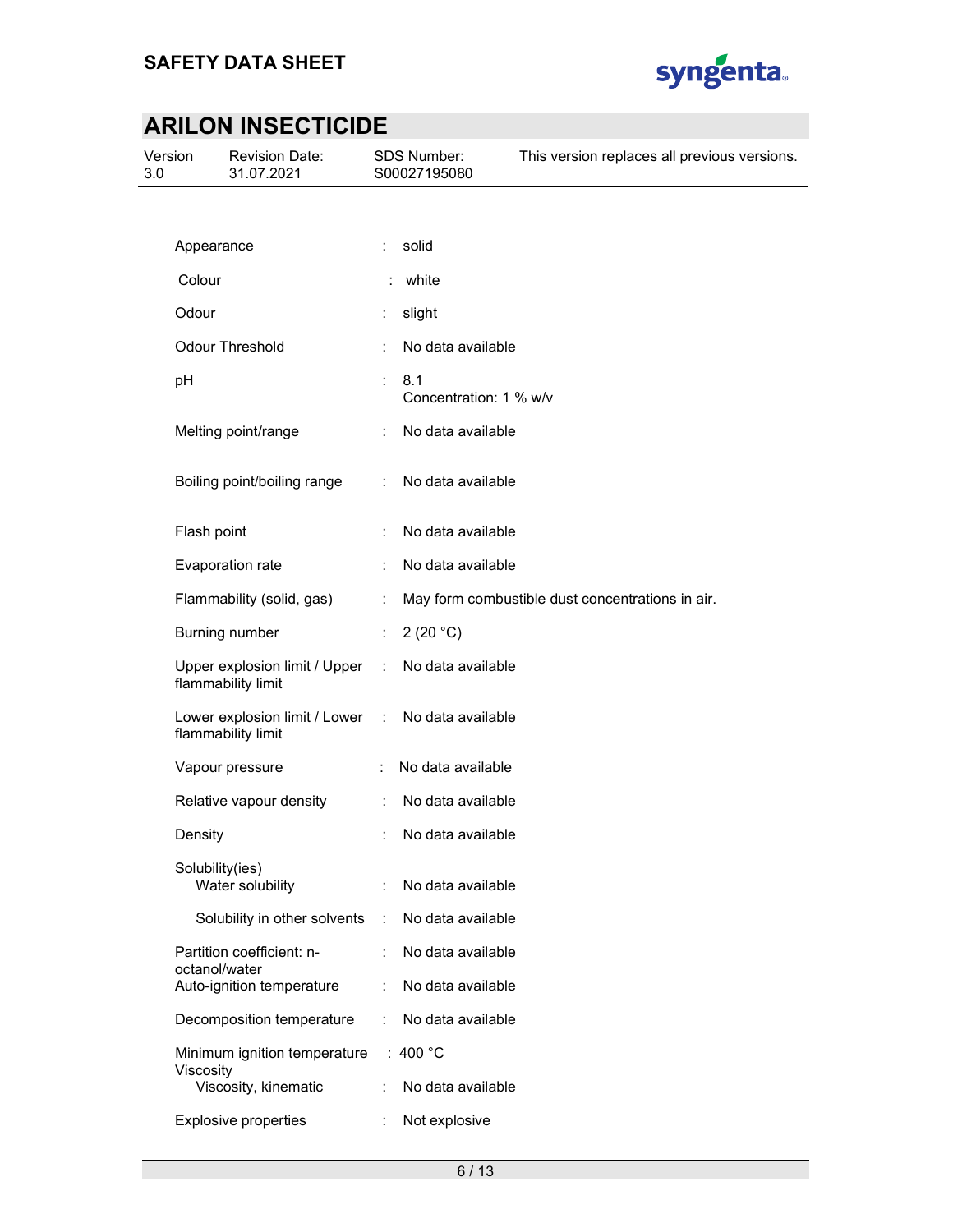

| Version | <b>Revision Date:</b> | SDS Number:  | This version replaces all previous versions. |
|---------|-----------------------|--------------|----------------------------------------------|
| 3.0     | 31.07.2021            | S00027195080 |                                              |
|         |                       |              |                                              |

| Oxidizing properties    | $\therefore$ The substance or mixture is not classified as oxidizing. |
|-------------------------|-----------------------------------------------------------------------|
| Minimum ignition energy | $: 10 - 30$ mJ                                                        |
| Particle size           | : No data available                                                   |

#### SECTION 10. STABILITY AND REACTIVITY

| Reactivity              |    | None reasonably foreseeable.                                                                 |
|-------------------------|----|----------------------------------------------------------------------------------------------|
| Chemical stability      |    | : Stable under normal conditions.                                                            |
|                         |    | Possibility of hazardous reac- : No dangerous reaction known under conditions of normal use. |
| tions                   |    |                                                                                              |
| Conditions to avoid     |    | : No decomposition if used as directed.                                                      |
| Incompatible materials  | ÷. | None known.                                                                                  |
| Hazardous decomposition |    | : No hazardous decomposition products are known.                                             |
| products                |    |                                                                                              |
|                         |    |                                                                                              |

#### SECTION 11. TOXICOLOGICAL INFORMATION

| Exposure routes                 | $:$ Ingestion<br>Inhalation<br>Skin contact<br>Eye contact                                                                                                                                                                                                                          |
|---------------------------------|-------------------------------------------------------------------------------------------------------------------------------------------------------------------------------------------------------------------------------------------------------------------------------------|
| <b>Acute toxicity</b>           |                                                                                                                                                                                                                                                                                     |
| Product:                        |                                                                                                                                                                                                                                                                                     |
| Acute oral toxicity             | LD50 (Rat, female): 1,909 mg/kg                                                                                                                                                                                                                                                     |
| Acute inhalation toxicity<br>t. | LC50 (Rat, male and female): > 4.8 mg/l<br>Exposure time: 4 h<br>Test atmosphere: dust/mist<br>Assessment: The component/mixture is minimally toxic after<br>short term inhalation., The substance/mixture is not toxic on<br>inhalation as defined by dangerous goods regulations. |
| Acute dermal toxicity           | LD50 (Rat, male and female): $> 5,000$ mg/kg                                                                                                                                                                                                                                        |
| Components:                     |                                                                                                                                                                                                                                                                                     |
| indoxacarb (ISO):               |                                                                                                                                                                                                                                                                                     |
| Acute oral toxicity             | LD50 (Rat): 268 mg/kg                                                                                                                                                                                                                                                               |
| Acute inhalation toxicity<br>÷. | $LC50$ (Rat): $> 5.5$ mg/l<br>Exposure time: 4 h<br>Test atmosphere: dust/mist<br>Assessment: The substance or mixture has no acute inhala-<br>tion toxicity                                                                                                                        |
| Acute dermal toxicity           | : LD50 (Rat): $> 5,000$ mg/kg<br>Assessment: The substance or mixture has no acute dermal<br>toxicity                                                                                                                                                                               |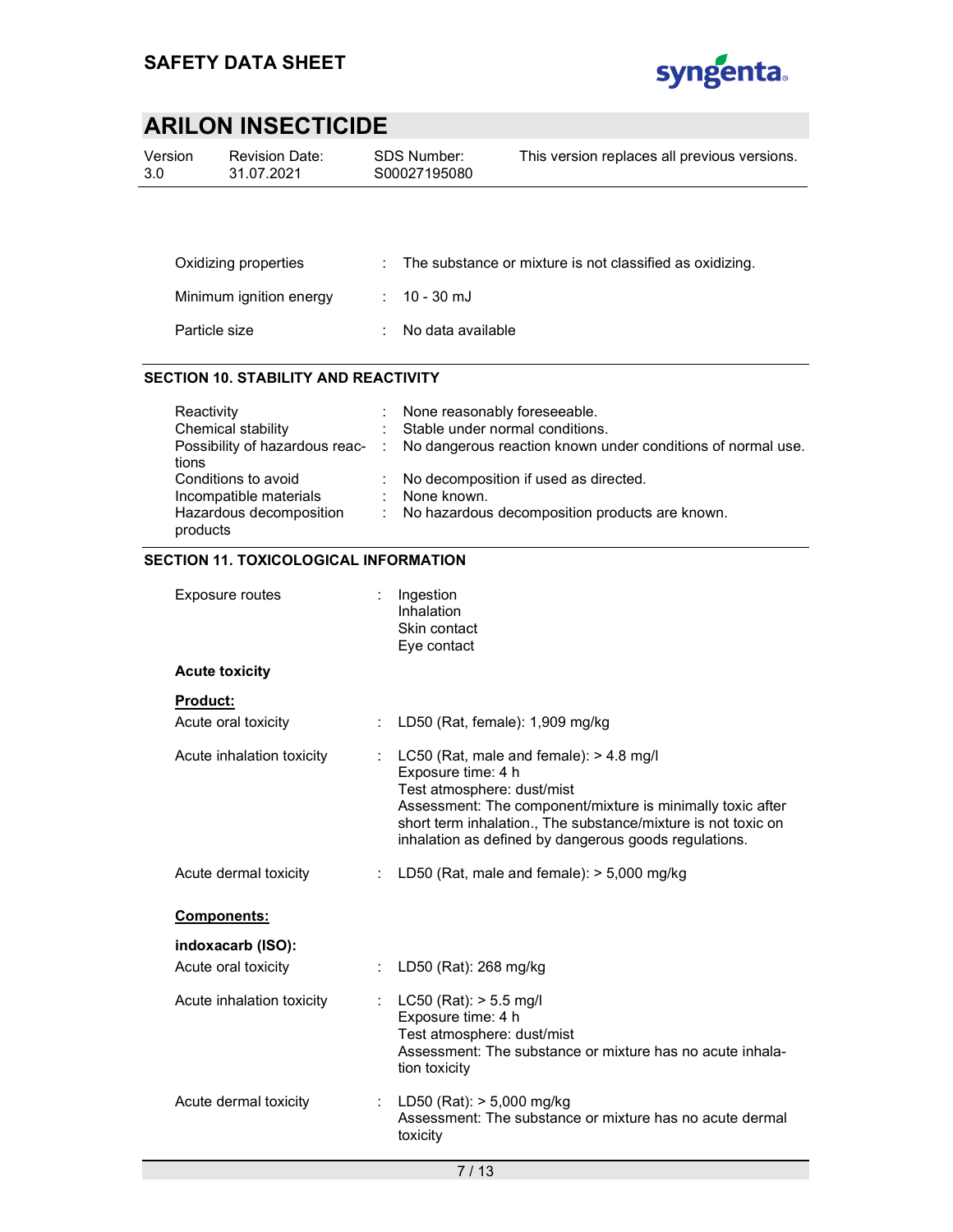

Version 3.0

Revision Date: 31.07.2021

SDS Number: S00027195080 This version replaces all previous versions.

#### Skin corrosion/irritation

#### Product:

Species : Rabbit

Result : No skin irritation

#### Components:

indoxacarb (ISO):

Result : No skin irritation

#### Serious eye damage/eye irritation

#### Product:

| Species | : Rabbit          |
|---------|-------------------|
| Result  | No eye irritation |

#### Components:

#### indoxacarb (ISO):

| Result | No eye irritation |
|--------|-------------------|
|--------|-------------------|

#### Respiratory or skin sensitisation

#### Product:

| Test Type      | : Maximisation Test                                  |
|----------------|------------------------------------------------------|
| <b>Species</b> | : Guinea pig                                         |
| Result         | : Did not cause sensitisation on laboratory animals. |

#### Components:

| indoxacarb (ISO):             |                                          |
|-------------------------------|------------------------------------------|
| Result                        | May cause sensitisation by skin contact. |
|                               |                                          |
| <b>Chronic toxicity</b>       |                                          |
| <b>Germ cell mutagenicity</b> |                                          |
|                               |                                          |

#### Components:

#### indoxacarb (ISO):

| Germ cell mutagenicity - | Animal testing did not show any mutagenic effects. |
|--------------------------|----------------------------------------------------|
| Assessment               |                                                    |

#### **Carcinogenicity**

#### Components:

#### indoxacarb (ISO):

Carcinogenicity - Assess- : No evidence of carcinogenicity in animal studies.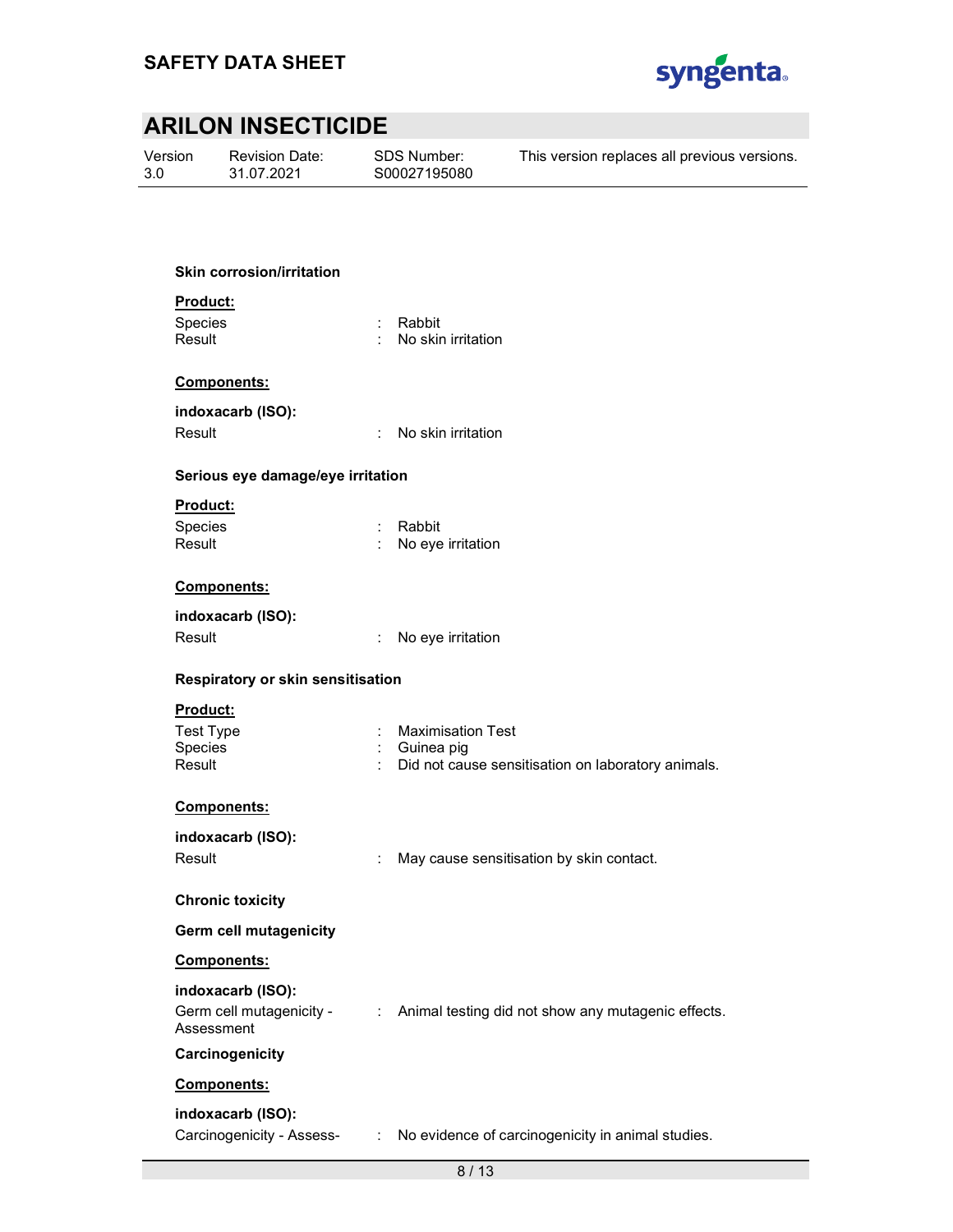

Version 3.0

Revision Date: 31.07.2021

SDS Number: S00027195080 This version replaces all previous versions.

#### Reproductive toxicity

#### Components:

indoxacarb (ISO):

Reproductive toxicity - Assessment : No toxicity to reproduction

#### STOT - single exposure

#### Components:

#### indoxacarb (ISO):

| Target Organs | Central nervous system                                          |
|---------------|-----------------------------------------------------------------|
| Assessment    | The substance or mixture is classified as specific target organ |
|               | toxicant, single exposure, category 2.                          |

#### STOT - repeated exposure

#### Components:

#### indoxacarb (ISO):

| Target Organs | Blood, Nervous system                                           |
|---------------|-----------------------------------------------------------------|
| Assessment    | The substance or mixture is classified as specific target organ |
|               | toxicant, repeated exposure, category 2.                        |

#### SECTION 12. ECOLOGICAL INFORMATION

#### Ecotoxicity

#### Components:

#### indoxacarb (ISO):

| Toxicity to fish                                                                            |   | LC50 (Oncorhynchus mykiss (rainbow trout)): 0.65 mg/l<br>Exposure time: 96 h |
|---------------------------------------------------------------------------------------------|---|------------------------------------------------------------------------------|
| Toxicity to daphnia and other<br>aquatic invertebrates                                      | ÷ | EC50 (Daphnia magna (Water flea)): 0.6 mg/l<br>Exposure time: 48 h           |
| Toxicity to algae/aguatic<br>plants                                                         |   | EC50 (Lemna gibba (gibbous duckweed)): > 84.3 mg/l<br>Exposure time: 14 d    |
| Toxicity to fish (Chronic tox-<br>icity)                                                    | ÷ | NOEC (Oncorhynchus mykiss (rainbow trout)): 0.15 mg/l<br>Exposure time: 90 d |
| Toxicity to daphnia and other $\therefore$<br>aquatic invertebrates (Chron-<br>ic toxicity) |   | NOEC (Daphnia magna (Water flea)): 0.09 mg/l<br>Exposure time: 21 d          |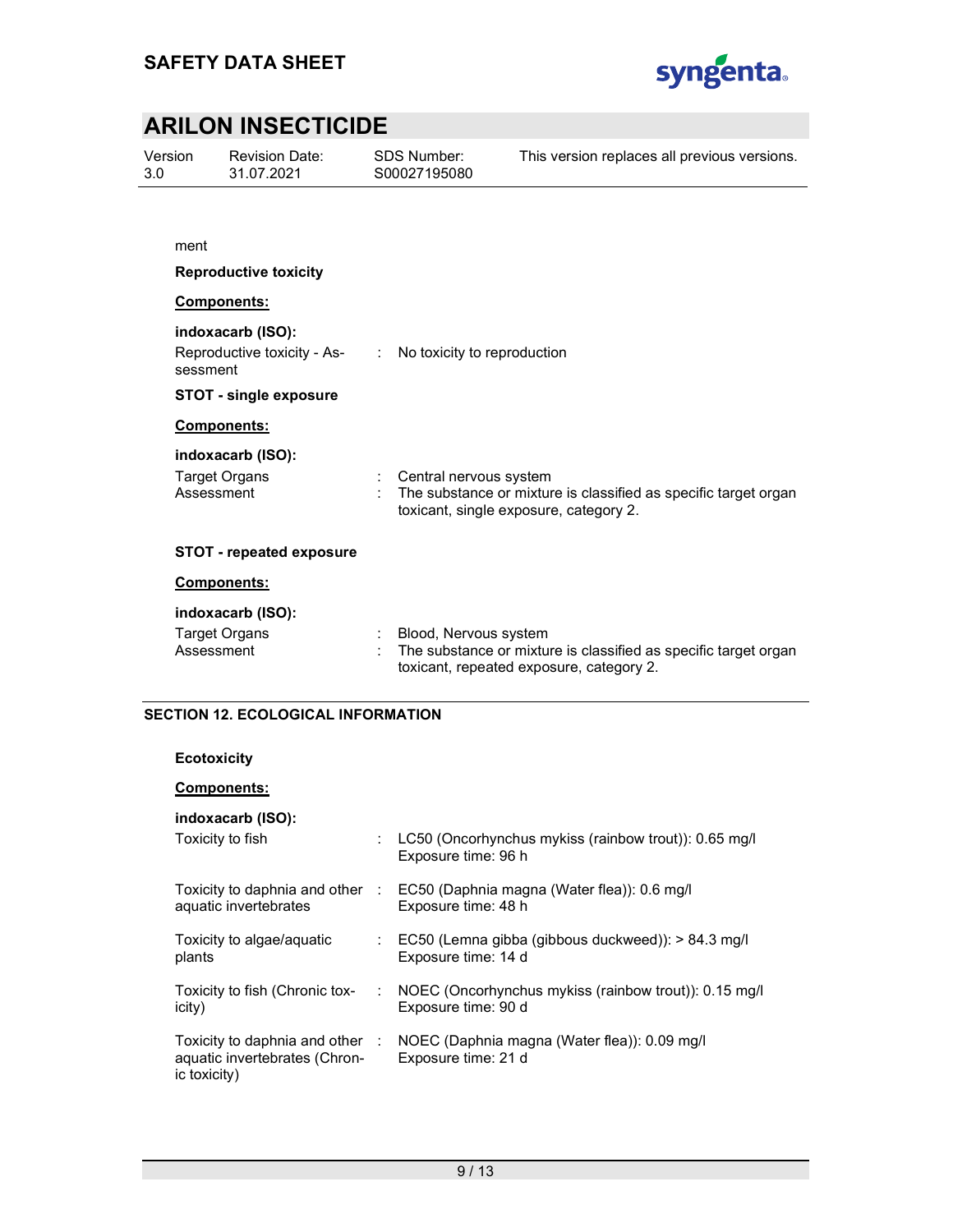

Version 3.0

Revision Date: 31.07.2021

SDS Number: S00027195080 This version replaces all previous versions.

# Persistence and degradability

### Components:

#### indoxacarb (ISO):

Biodegradability : Result: Not readily biodegradable.

#### Bioaccumulative potential

#### Components:

#### indoxacarb (ISO):

Bioaccumulation : Species: Lepomis macrochirus (Bluegill sunfish) Bioconcentration factor (BCF): 950.3 Exposure time: 21 d

#### Mobility in soil

#### Components:

#### indoxacarb (ISO):

| Distribution among environ- | : Remarks: No data available |
|-----------------------------|------------------------------|
| mental compartments         |                              |

#### Other adverse effects

No data available

#### SECTION 13. DISPOSAL CONSIDERATIONS

| <b>Disposal methods</b> |    |                                                                                                                                                                                                                                                                                                                                                                                                                                                                                                                                                                                                                                                                                                                                                                                                                                                        |
|-------------------------|----|--------------------------------------------------------------------------------------------------------------------------------------------------------------------------------------------------------------------------------------------------------------------------------------------------------------------------------------------------------------------------------------------------------------------------------------------------------------------------------------------------------------------------------------------------------------------------------------------------------------------------------------------------------------------------------------------------------------------------------------------------------------------------------------------------------------------------------------------------------|
| Waste from residues     | ÷. | Do not contaminate ponds, waterways or ditches with chemi-<br>cal or used container.<br>Do not dispose of waste into sewer.<br>Where possible recycling is preferred to disposal or incinera-<br>tion.<br>If recycling is not practicable, dispose of in compliance with<br>local regulations.                                                                                                                                                                                                                                                                                                                                                                                                                                                                                                                                                         |
| Contaminated packaging  |    | Non-returnable containers:<br>Triple rinse containers.<br>Add rinsings to spray tank<br>If recycling, replace cap and return clean containers to recy-<br>cler or designated collection point. Containers marked with the<br>drumMUSTER container logo can be taken to a drumMUS-<br>TER collection site (02 6206 6868, www.drummuster.org.au).<br>Empty containers can be landfilled, when in accordance with<br>the local regulations.<br>If no landfill is available, bury the containers below 500 mm in<br>a disposal pit specifically marked and set up for this purpose<br>clear of waterways, desirable vegetation and tree roots. Empty<br>containers and product should not be burnt.<br>Returnable containers:<br>Empty contents fully into application equipment. Close all<br>valves and return to point of supply for refill or storage. |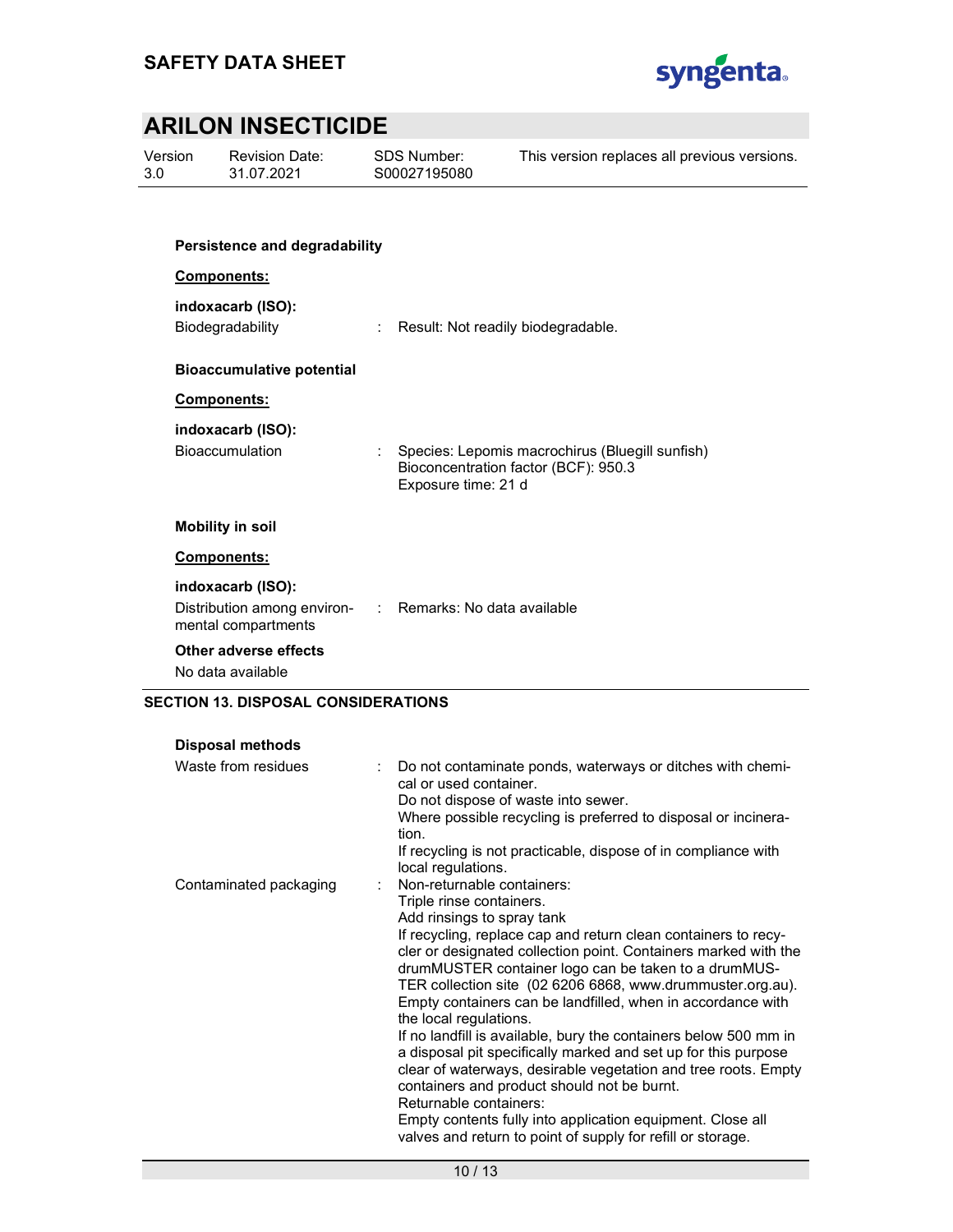

Version 3.0

Revision Date: 31.07.2021

SDS Number: S00027195080

This version replaces all previous versions.

#### SECTION 14. TRANSPORT INFORMATION

#### International Regulations

| <b>UNRTDG</b>                                 |            |                                                                       |
|-----------------------------------------------|------------|-----------------------------------------------------------------------|
| UN number                                     | ÷          | <b>UN 3077</b>                                                        |
| Proper shipping name                          |            | ENVIRONMENTALLY HAZARDOUS SUBSTANCE, SOLID,<br>N.O.S.<br>(INDOXACARB) |
| <b>Class</b>                                  |            | 9                                                                     |
| Packing group                                 |            | Ш                                                                     |
| Labels                                        |            | 9                                                                     |
| <b>IATA-DGR</b>                               |            |                                                                       |
| UN/ID No.                                     | ÷          | <b>UN 3077</b>                                                        |
| Proper shipping name                          |            | Environmentally hazardous substance, solid, n.o.s.<br>(INDOXACARB)    |
| Class                                         |            | 9                                                                     |
| Packing group                                 |            | $\mathbf{III}$                                                        |
| Labels                                        |            | Miscellaneous                                                         |
| Packing instruction (cargo<br>aircraft)       |            | 956                                                                   |
| Packing instruction (passen-<br>ger aircraft) |            | 956                                                                   |
| Environmentally hazardous                     |            | yes                                                                   |
| <b>IMDG-Code</b>                              |            |                                                                       |
| UN number                                     | $\epsilon$ | <b>UN 3077</b>                                                        |
| Proper shipping name                          |            | ENVIRONMENTALLY HAZARDOUS SUBSTANCE, SOLID,                           |
|                                               |            | N.O.S.                                                                |
|                                               |            | (INDOXACARB)                                                          |
| Class                                         |            | 9                                                                     |
| Packing group                                 |            | Ш                                                                     |
| Labels                                        |            | 9                                                                     |
| EmS Code                                      |            | F-A, S-F                                                              |
| Marine pollutant                              |            | yes                                                                   |

#### Transport in bulk according to Annex II of MARPOL 73/78 and the IBC Code

Not applicable for product as supplied.

#### National Regulations

| <b>ADG</b>           |   |                                                                                                                                                                                                                                                         |
|----------------------|---|---------------------------------------------------------------------------------------------------------------------------------------------------------------------------------------------------------------------------------------------------------|
| UN number            | ٠ | <b>UN 3077</b>                                                                                                                                                                                                                                          |
| Proper shipping name |   | ENVIRONMENTALLY HAZARDOUS SUBSTANCE, SOLID,<br>N.O.S.<br>(INDOXACARB)                                                                                                                                                                                   |
| Class                |   | 9                                                                                                                                                                                                                                                       |
| Packing group        |   | Ш                                                                                                                                                                                                                                                       |
| Labels               |   | 9                                                                                                                                                                                                                                                       |
| Hazchem Code         |   | 2Z                                                                                                                                                                                                                                                      |
| Remarks              |   | Environmentally Hazardous Substances meeting the descrip-<br>tions of UN 3077 or UN 3082 are not subject to the Australian<br>Code for the Transport of Dangerous Goods (ADG). This ap-<br>plies when transported by road or rail in packagings that do |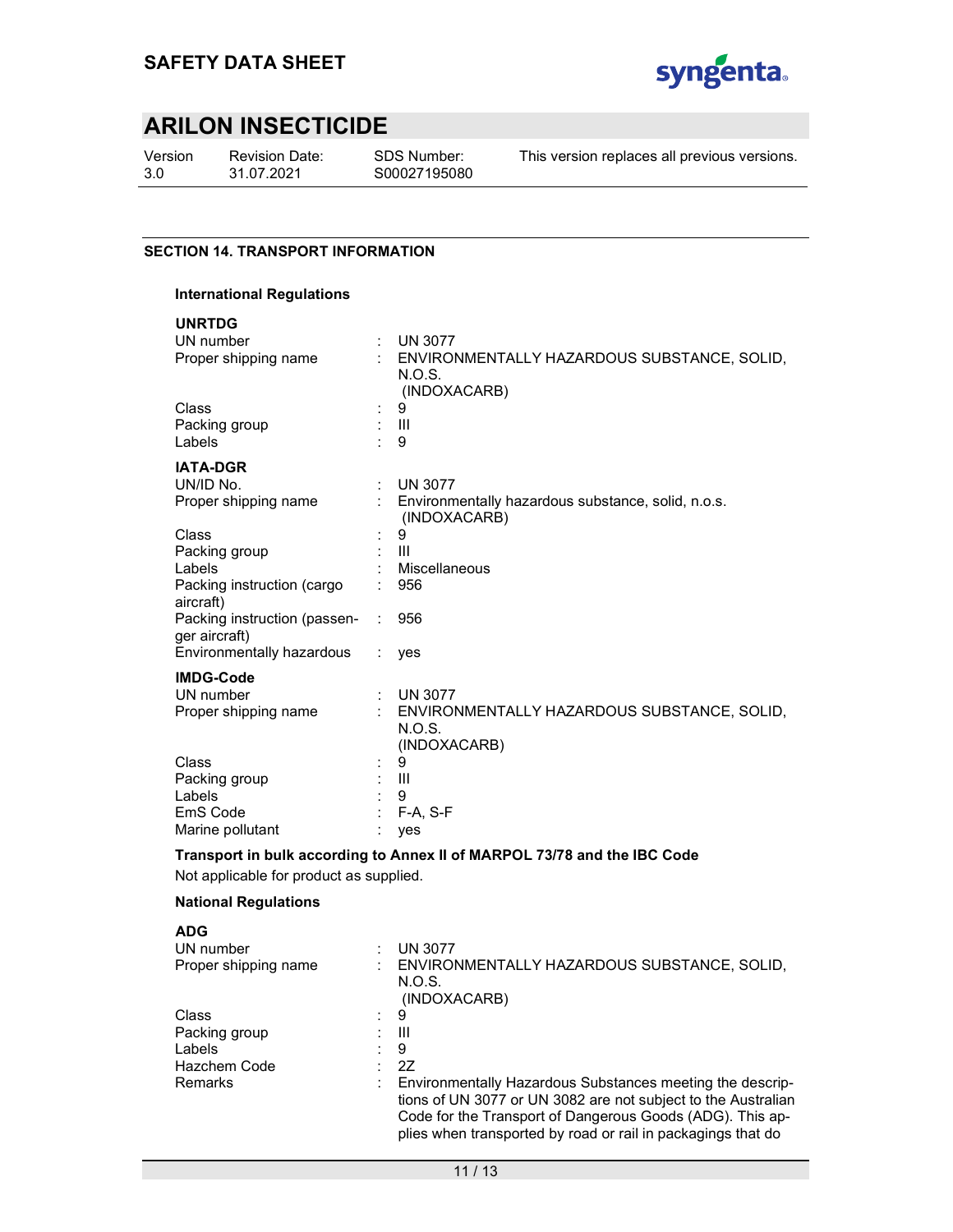

Version 3.0

Revision Date: 31.07.2021

SDS Number: S00027195080

This version replaces all previous versions.

not incorporate a receptacle exceeding 500 kg(L) or IBCs per ADG Special Provision AU01.

#### Special precautions for user

The transport classification(s) provided herein are for informational purposes only, and solely based upon the properties of the unpackaged material as it is described within this Safety Data Sheet. Transportation classifications may vary by mode of transportation, package sizes, and variations in regional or country regulations.

#### SECTION 15. REGULATORY INFORMATION

#### Safety, health and environmental regulations/legislation specific for the substance or mixture

| Standard for the Uniform<br>Schedule 6<br>Scheduling of Medicines and<br>Poisons |                                                                                                                                                                                                               |
|----------------------------------------------------------------------------------|---------------------------------------------------------------------------------------------------------------------------------------------------------------------------------------------------------------|
| <b>Prohibition/Licensing Requirements</b>                                        | $\therefore$ There is no applicable prohibition,<br>authorisation and restricted use<br>requirements, including for carcino-<br>gens referred to in Schedule 10 of<br>the model WHS Act and Regula-<br>tions. |
| <b>Product Registration Number</b>                                               | APVMA Approval No. 64396                                                                                                                                                                                      |

#### SECTION 16. OTHER INFORMATION

Revision Date : 31.07.2021 Items where changes have been made to the previous version are highlighted in the body of this document by two vertical lines.

| Date format                             | $:$ dd.mm.yyyy                                                                                                         |
|-----------------------------------------|------------------------------------------------------------------------------------------------------------------------|
| <b>Full text of other abbreviations</b> |                                                                                                                        |
| ACGIH<br>AU OEL                         | : USA. ACGIH Threshold Limit Values (TLV)<br>: Australia. Workplace Exposure Standards for Airborne Con-<br>taminants. |
| ACGIH / TWA<br>AU OEL / TWA             | : 8-hour, time-weighted average<br>: Exposure standard - time weighted average                                         |

AIIC - Australian Inventory of Industrial Chemicals; ANTT - National Agency for Transport by Land of Brazil; ASTM - American Society for the Testing of Materials; bw - Body weight; CMR - Carcinogen, Mutagen or Reproductive Toxicant; DIN - Standard of the German Institute for Standardisation; DSL - Domestic Substances List (Canada); ECx - Concentration associated with x% response; ELx - Loading rate associated with x% response; EmS - Emergency Schedule; ENCS - Existing and New Chemical Substances (Japan); ErCx - Concentration associated with x% growth rate response; ERG - Emergency Response Guide; GHS - Globally Harmonized System; GLP - Good Laboratory Practice; IARC - International Agency for Research on Cancer; IATA - International Air Transport Association; IBC - International Code for the Construction and Equipment of Ships carrying Dangerous Chemicals in Bulk; IC50 - Half maximal inhibitory concentration; ICAO - International Civil Aviation Organization; IECSC - Inventory of Existing Chemi-